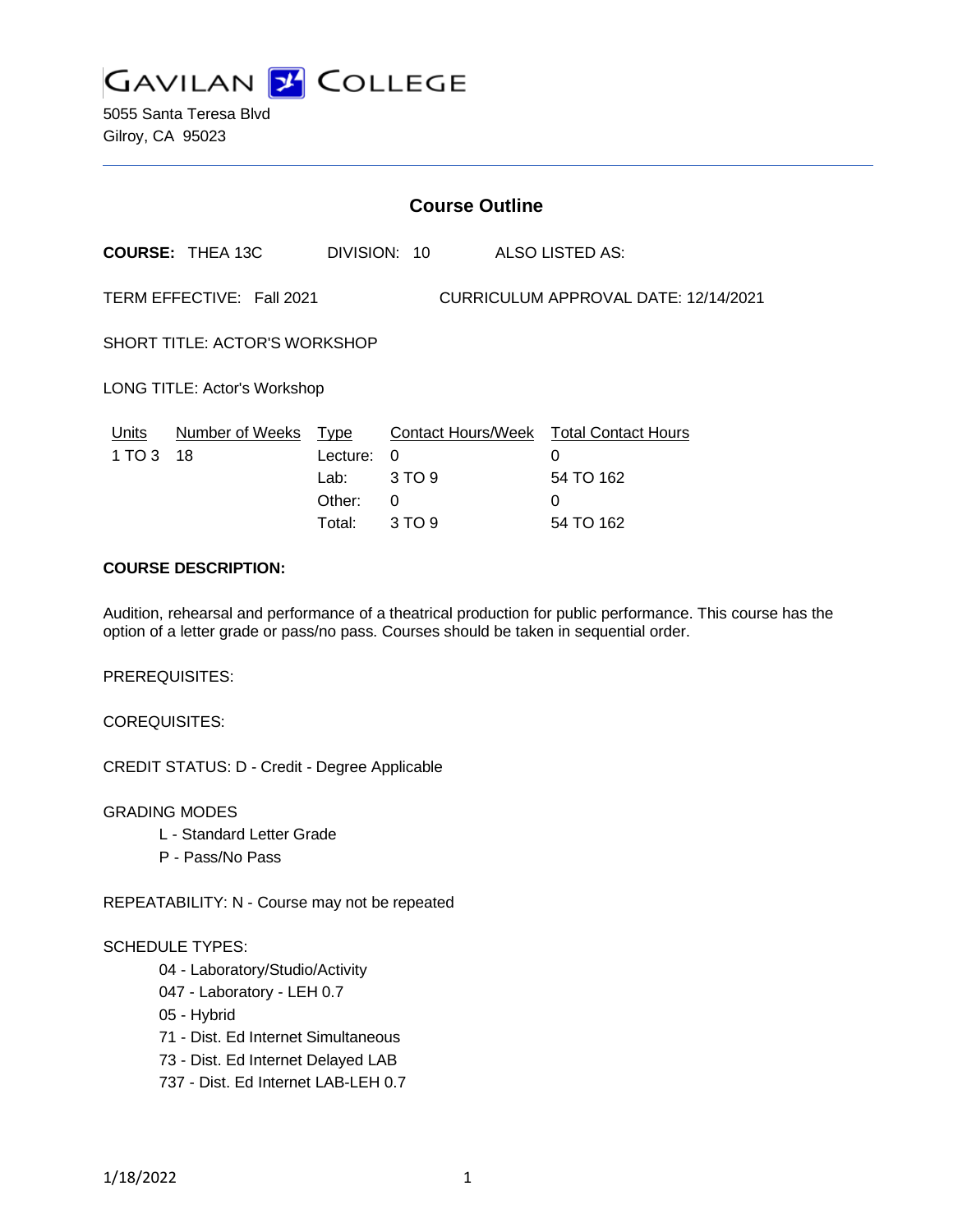# **STUDENT LEARNING OUTCOMES:**

By the end of this course, a student should:

- 1. Create, rehearse, research and perform a character in a theatrical production.
- 2. Compare and contrast the technical theatre production values in a variety of venues.

# **COURSE OBJECTIVES:**

By the end of this course, a student should:

- 1. Evaluate and analyze a script for rehearsal and performance.
- 2. Create and dramatize the behavioral life of a character in rehearsal and performance.
- 3. Apply basic skills and methods to performing a role on stage.

4. Use and maintain basic production elements such as props, costumes, and furniture to create the world of a chosen play.

### **CONTENT, STUDENT PERFORMANCE OBJECTIVES, OUT-OF-CLASS ASSIGNMENTS**

Curriculum Approval Date: 12/14/2021

Note: Content of course varies depending on which production is selected.

 $2 - 6$  Hours

Introduction to the Class. Theatre and the world of the play: text and context. Topics: How to read a play text. The art of acting:

introduction to physical and vocal warm-ups.

4 – 12 Hours

Auditions and Casting. Understanding the casting process. Workshops on audition techniques and coldreading skills. Assignment: Memorize and rehearse a monologue for auditions.

### 8 – 24 Hours

Forming an Ensemble. First read-through of performance text with cast. Table work with cast/class to discover the meaning of the text. Ensemble exercises to develop sense of unity within class/cast. The world of the play and author. Introduction to the history and socio-economic background of playwright/play text. The context of the play within the cannon of dramatic lit., where applicable. Student assignment: presentation on specific historic aspect/event of the play. Ex: Shakespeare's Globe theatre, Elizabethan England, Master of the Revels, etc.

#### 8 – 24 Hours

Introduction to rehearsal techniques including blocking and character development. Develop vocal and physical warm-ups. Development of character including vocal and physical adjustments. Introduction of any special skills/captivities needed for production: dance, singing, acrobatics, juggling, etc. Ex: Commedia dell'arte and the art of improvisation, masks and character work. Assignment: Write a 5-6 page character biography for your character, including education, socio-economic class, family and trade/employment.

# 12 – 36 Hours

The text on stage: creating a believable world for the characters and audience. Rehearsal of play text continues including memorization of blocking, lines and stage business. Students master rehearsal techniques and characters. Assignment: Complete performance journal including: beat break-down for each scene, objective or goal for each beat, and a 100 word paragraph about where the character was before they enter each scene.

#### 8 – 24 Hours

Introduction to technical rehearsals. Rehearsals of the play text continue, adding supplemental technical support (lights, sound, music, special effects) as well as costumes and properties.

### 10 – 34 Hours

Public Performances of the play. Assignment: Performances.

## 2 Hours

Final: Performance Journal and Critique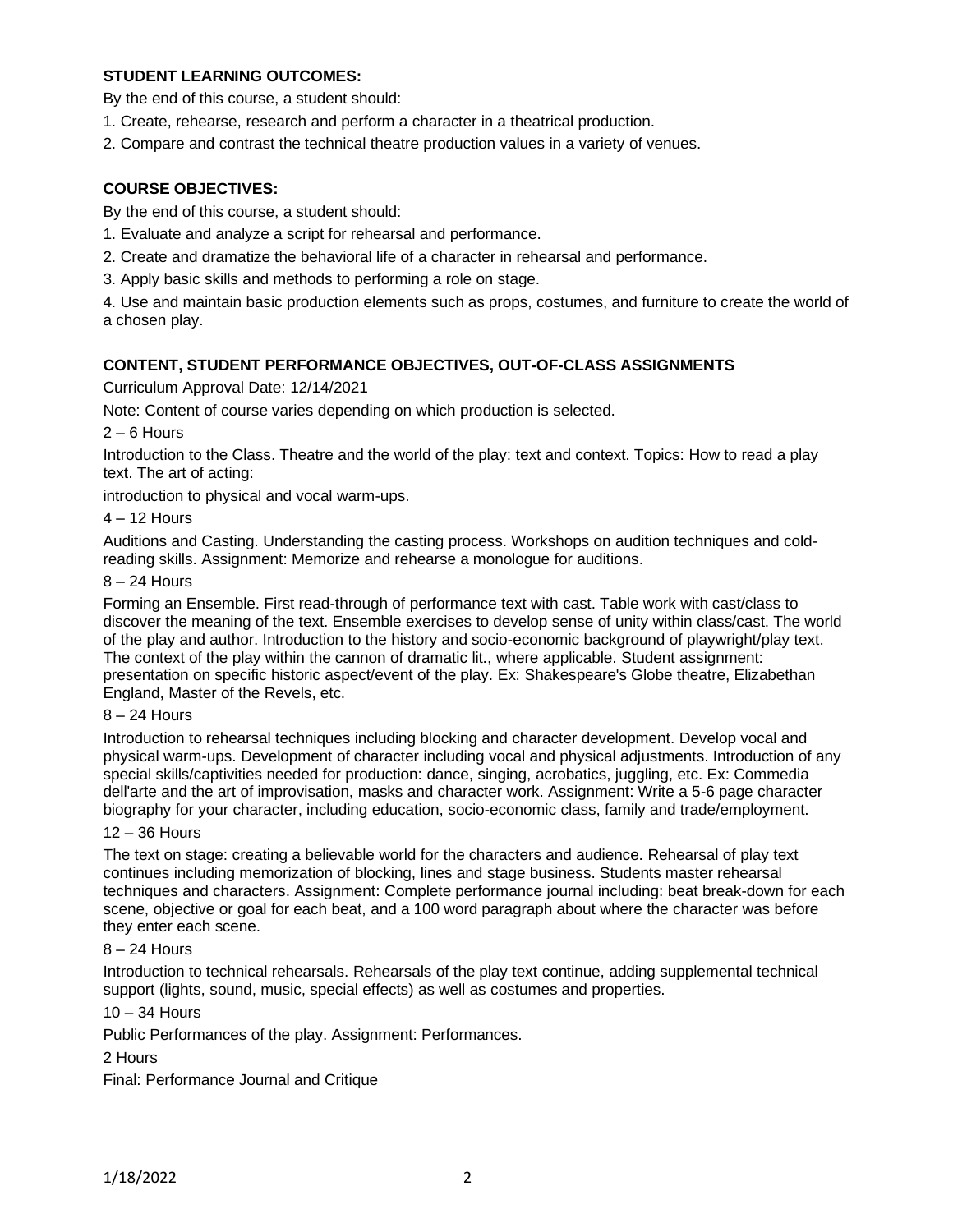# **METHODS OF INSTRUCTION:**

This course requires student actors to perform a play before an audience. Instruction centers around the rehearsal and performance of the play selected for the semester. The play is produced and directed using professional standards. The director guides the production from auditions to rehearsal and performance, giving instant feedback to the ensemble of student actors.

## **METHODS OF EVALUATION:**

Writing assignments Evaluation Percent 10 Evaluation Description 10% - 20% Critique

Problem-solving assignments Evaluation Percent 10 Evaluation Description 10% - 20% Character work/journal assignments

Skill demonstrations Evaluation Percent 40 Evaluation Description 30% - 50% Class Performance/s, Performance Exams

Other methods of evaluation Evaluation Percent 40 Evaluation Description 30% - 50% Final Group Project, Participation

## **REPRESENTATIVE TEXTBOOKS:**

"The Playboy of the Golden West", M. Isabel Cruz, (currently unpublished), 2020. ISBN:

Rationale: Please Note: Each term we select and research a different play for 13 A-D. Past productions/texts include: The Taming of the Shrew (Shakespeare), Godspell, A Funny Thing Happened on the Way to the Forum and Lend Me a Tenor. Play texts are supplemented by background/history readings supplied by the instructor.

12th Grade Verified by: JLH

Different Every Night: Rehearsal and Performance Techniques for Actors and Directors: Freeing the Actor, Mike Alfreds, Nick Hern Books, 2017.

ISBN: 1854599674 Rationale: This is the C-ID recommended textbook. 12th Grade Verified by: Publisher

## **RECOMMENDED MATERIALS:**

Cohen, Robert; Acting One/Acting Two; McGraw/Hill; 2015. This is the textbook used in THEA 12A Acting I and THEA 12B Acting II.